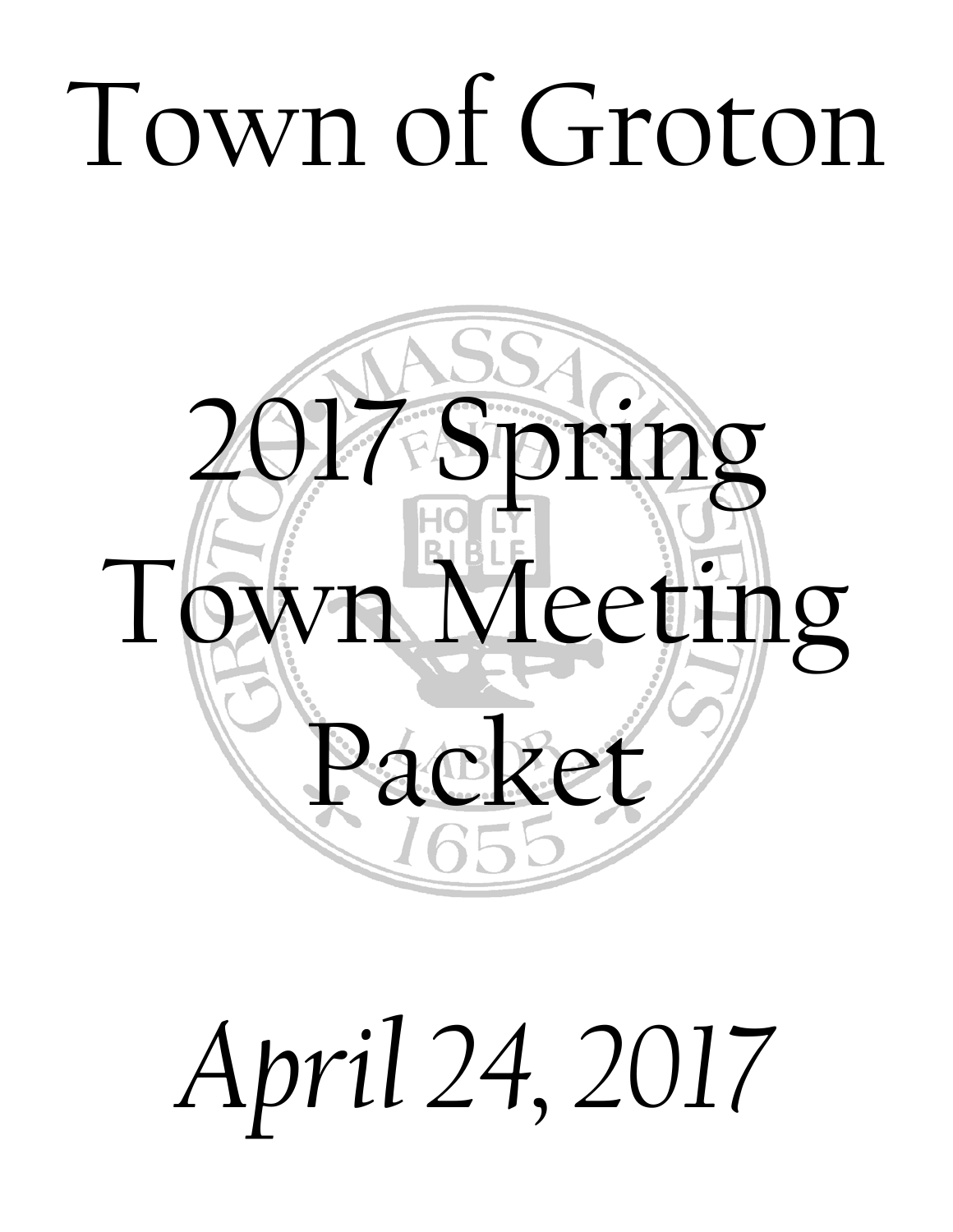# **SPRING TOWN MEETING MOTIONS APRIL 24, 2017**

### ARTICLE 1: HEAR REPORTS Mover: John Petropoulos

**MOTION:** I move that the Town vote to hear and receive the report of the Board of Selectmen and other Town Officers and Committees.

 $\mathcal{L}_\text{max}$  , where  $\mathcal{L}_\text{max}$  and  $\mathcal{L}_\text{max}$ 

**Quantum of Town Meeting Vote: Majority** 

**Scheduled to Give Reports: Groton Dunstable Regional School Committee**

### **ARTICLE 2: ELECTED OFFICIALS' COMPENSATION Mover: Anna Eliot**

**MOTION:** I move that the Town vote to allow the following compensation for the following elected officials:

Town Clerk \$80,689 Town Moderator \$ 65

for the ensuing year.

**Quantum of Town Meeting Vote: Majority** 

# **ARTICLE 3: WAGE AND CLASSIFICATION SCHEDULE Mover: Joshua Degen**

**MOTION:** I move that the Town vote to amend and adopt for Fiscal Year 2018 the Town of Groton Wage and Classification schedule as shown in Appendix B of the Warrant for the 2017 Spring Town Meeting.

 $\frac{1}{2}$  , and the set of the set of the set of the set of the set of the set of the set of the set of the set of the set of the set of the set of the set of the set of the set of the set of the set of the set of the set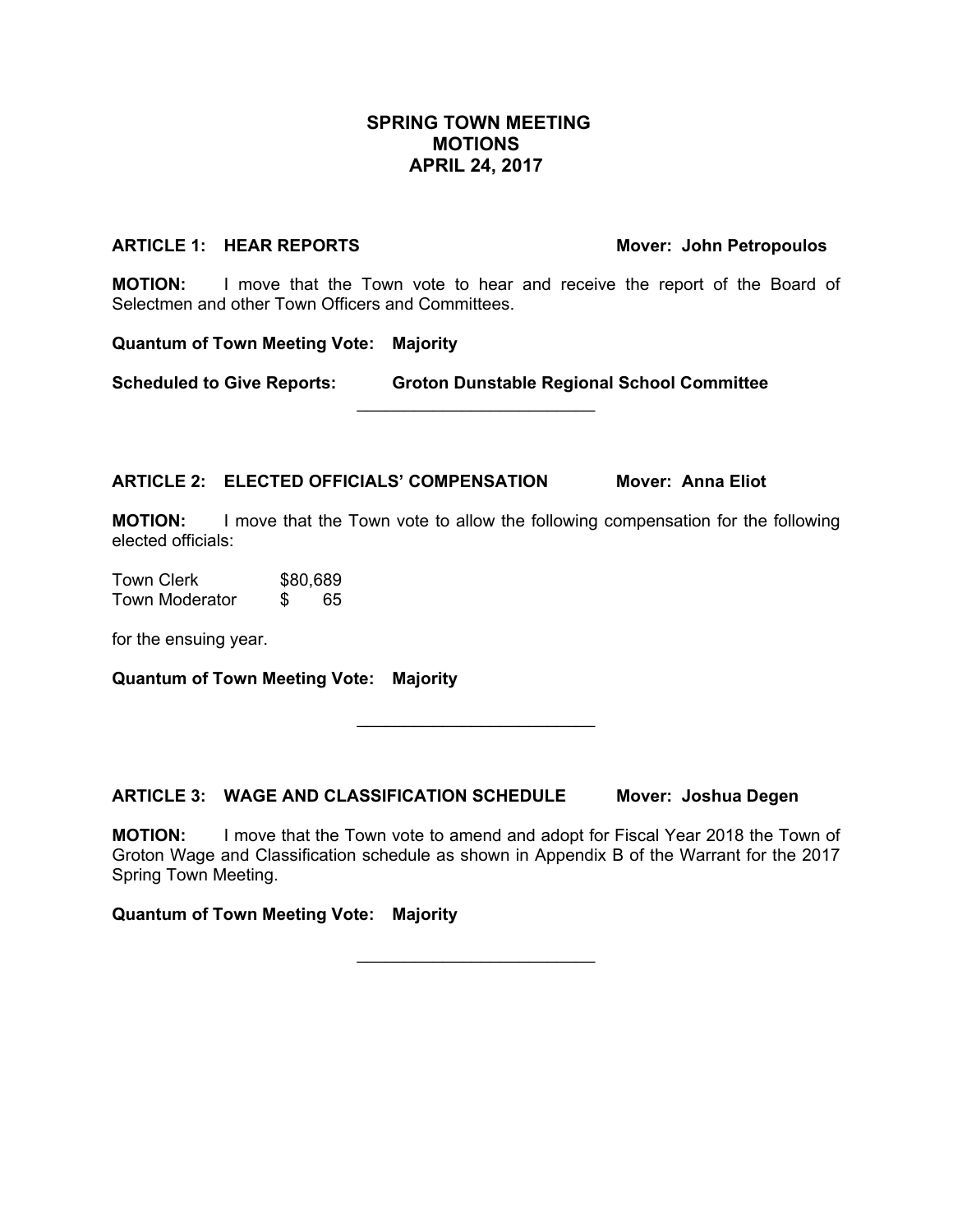# **ARTICLE 4: FISCAL YEAR 2018 ANNUAL OPERATING BUDGET**

# **MOTION 1: GENERAL GOVERNMENT Mover: Bud Robertson**

**MOTION:** I move that the Town vote to raise and appropriate the sum of \$1,946,980 for General Government as represented by lines 1000 through 1182 in the Budget; each line item to be considered as a separate appropriation for the purposes voted.

### **Quantum of Town Meeting Vote: Majority**

### **MOTION 2: LAND USE DEPARTMENTS MOTION CONSUMING MOTION AND MOVER DAVID MANUGIAN**

**MOTION:** I move that the Town vote to raise and appropriate the sum of \$434,948 for Land Use Departments as represented by lines 1200 through 1281 in the Budget; each line item to be considered as a separate appropriation for the purposes voted.

### **Quantum of Town Meeting Vote: Majority**

### **MOTION 3: PROTECTION OF PERSONS & PROPERTY Mover: Art Prest**

**MOTION:** I move that the Town vote to appropriate from Emergency Medical Services Receipts Reserved the sum of \$225,000 to Fire & Emergency Medical Services and to raise and appropriate the sum of \$3,547,214 for a total of \$3,772,214 for Protection of Persons and Property as represented by lines 1300 through 1372 in the Budget; each line item to be considered as a separate appropriation for the purposes voted.

### **Quantum of Town Meeting Vote: Majority**

# **a.) Nashoba Valley Regional Technical High School**

**MOTION:** I move that the Town vote to raise and appropriate the sum of \$607,520 for the Nashoba Valley Regional Technical High School as represented by line 1400 in the Budget.

### **Quantum of Town Meeting Vote: Majority**

# **b.) Groton Dunstable Regional School District**

**MOTION:** I move that the Town vote to raise and appropriate the sum of \$20,175,864 for the Groton Dunstable Regional School District for the purposes of Lines 1410 through 1413 in the budget, and as further outlined in the Fiscal Year 2018 budget portion of the Information Packet distributed to voters for this Town Meeting.

# **Quantum of Town Meeting Vote: Majority**

2017 Spring Town Meeting Motions Page 2

# **MOTION 4: SCHOOLS MOTION AND MOVER IN RIGHT MOTION AT A LIGHT MOTION AT A LIGHT MOTION AT A LIGHT MOTION AND MOTION AT A LIGHT MOTION AND MOTION AND MOVER IN RIGHT MOTION AND MOTION AT A LIGHT MOTION AT A LIGHT MOTION AT**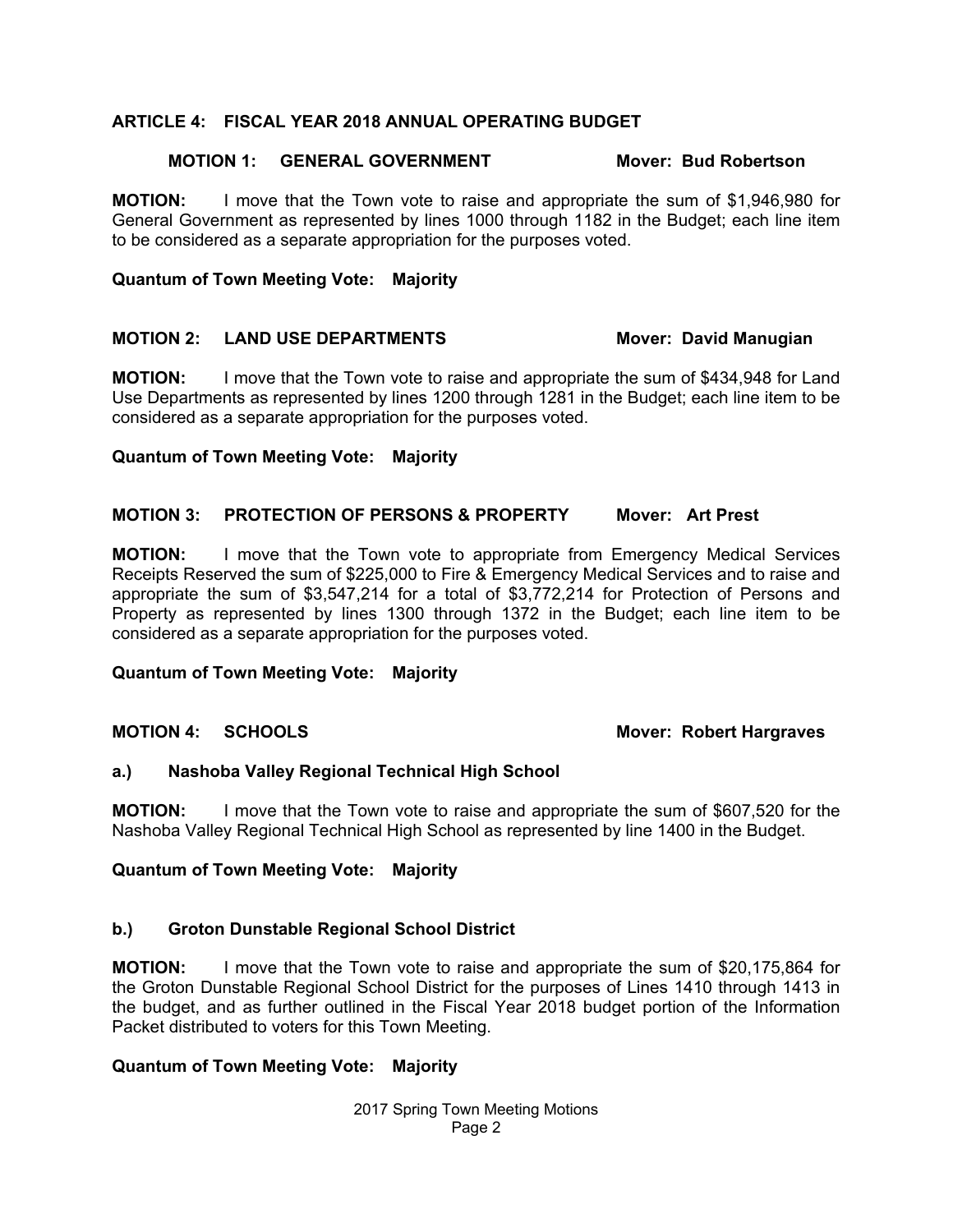### **MOTION 5: DEPARTMENT OF PUBLIC WORKS Mover: David Manugian**

**MOTION:** I move that the Town vote to raise and appropriate the sum of \$2,136,809 for the Department of Public Works as represented by lines 1500 through 1561 in the Budget; each line item to be considered as a separate appropriation for the purposes voted.

### **Quantum of Town Meeting Vote: Majority**

### **MOTION 6: LIBRARY AND CITIZEN'S SERVICES Mover: Lorraine Leonard**

**MOTION:** I move that the Town vote to raise and appropriate the sum of \$1,595,272 for Library and Citizen's Services as represented by lines 1600 through 1703 in the Budget; each line item to be considered as a separate appropriation for the purposes voted.

### **Quantum of Town Meeting Vote: Majority**

### **MOTION 7: DEBT SERVICE CONSUMING MOVER: LOTTAINE LEONARD MOVER:**

**MOTION:** I move that the Town vote to appropriate from the Excess and Deficiency Fund (Free Cash) the sum of \$132,300 and to raise and appropriate the sum of \$1,332,019 for a total of \$1,464,319 for Debt Service as represented by lines 2000 through 2007 in the Budget; each line item to be considered as a separate appropriation for the purposes voted.

### **Quantum of Town Meeting Vote: Majority**

# **MOTION 8: EMPLOYEE BENEFITS CONSUMING MOVER: Lorraine Leonard CONSUMING MOVER**

**MOTION:** I move that the Town vote to raise and appropriate the sum of \$3,842,510 for Employee Benefits as represented by lines 3000 through 3012 in the Budget; each line item to be considered as a separate appropriation for the purposes voted.

### **Quantum of Town Meeting Vote: Majority**

# **MOTION 9: WATER ENTERPRISE MOTION 19: WATER ENTERPRISE**

**MOTION:** I move that the Town vote to appropriate from Water Rates and Fees the sum of \$972,365 to the Water Enterprise Fund and to raise and appropriate the sum of \$159,571 in the General Fund Operating Budget to be allocated to the Water Enterprise for Fiscal Year 2018, for a total Water Enterprise budget of \$1,131,936 to defray all operating expenses, interest charges, and principal payments on bonds outstanding as they accrue and any reimbursement to the Town.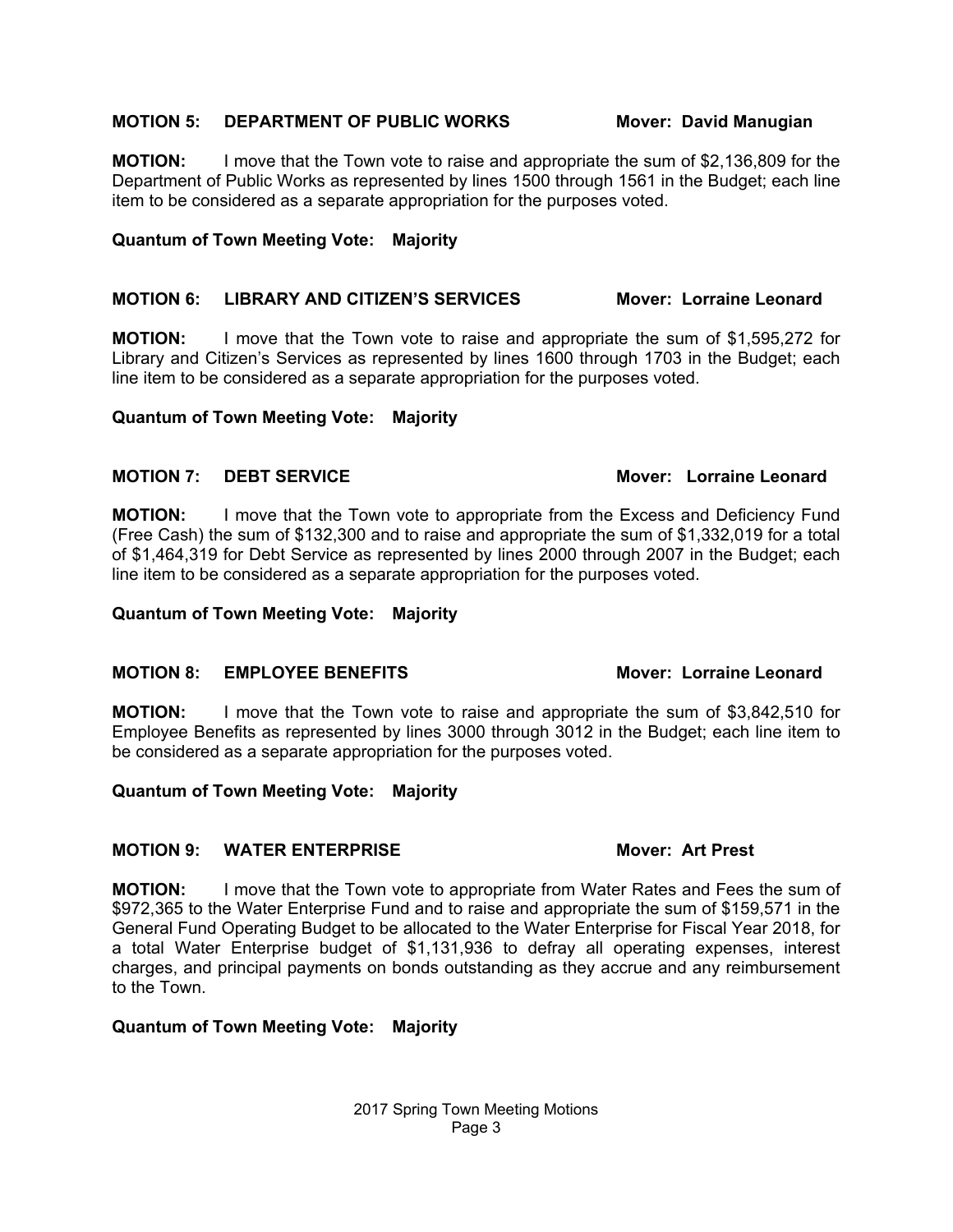### **MOTION 10: SEWER ENTERPRISE MOTION 10: SEWER ENTERPRISE**

### **MOTION:** I move that the Town vote to transfer from Sewer Enterprise Excess and Deficiency the sum of \$50,903, appropriate from Sewer Rates and Fees the sum of \$620,948 and to raise and appropriate the sum of \$27,989 in the General Fund Operating Budget to be allocated to the Sewer Enterprise for Fiscal Year 2018, for a total Sewer Enterprise budget of \$699,840 to defray all operating expenses, interest charges, and principal payments on bonds outstanding as they accrue and any reimbursement to the Town.

# **Quantum of Town Meeting Vote: Majority**

# **MOTION 11: LOCAL ACCESS CABLE ENTERPRISE Mover: Jon Sjoberg**

**MOTION:** I move that the Town vote to appropriate from Local Access Cable Fees the sum of \$153,065 and to raise and appropriate the sum of \$53,389 in the General Fund Operating Budget to be allocated to the Local Access Cable Enterprise for Fiscal Year 2018 for a total budget of \$206,454 to defray all operating expenses and any reimbursement to the Town.

# **Quantum of Town Meeting Vote: Majority**

# **MOTION 12: ELECTRIC LIGHT MOTION 12: ELECTRIC LIGHT**

**MOTION:** I move that the Town vote to appropriate the income from the sale of electricity to private consumers or for electricity supplied to municipal buildings or from municipal power and from the sale of jobbing during Fiscal Year 2018 for the Groton Electric Light Department; the whole to be expended by the Manager of that department under the direction and control of the Board of Electric Light Commissioners for the expenses of the ensuing fiscal year as defined in Section 57 of Chapter 164 of the General Laws of the Commonwealth. The total fund to be appropriated is -0-.

 $\frac{1}{2}$  , and the set of the set of the set of the set of the set of the set of the set of the set of the set of the set of the set of the set of the set of the set of the set of the set of the set of the set of the set

# **Quantum of Town Meeting Vote: Majority**

# **ARTICLE 5: APPROPRIATE FUNDING FOR OPEB TRUST Mover: Barry Pease**

**MOTION:** I move that the Town vote to transfer from the Excess and Deficiency Fund (Free Cash) the sum of \$100,000 and to transfer the sum of \$200,000 from Line Item 3010 "Health Insurance/Employee Expenses" of the Fiscal Year 2018 Town Operating Budget adopted under Article 4 of the 2017 Spring Town Meeting, for a total of \$300,000, to be expended by the Town Manager, to be added to the Other Post-Employment Benefits Liability Trust Fund as authorized by Massachusetts General Laws, Chapter 32B, Section 20.

# **Quantum of Town Meeting Vote: Majority**

2017 Spring Town Meeting Motions Page 4

 $\mathcal{L}_\text{max}$  , where  $\mathcal{L}_\text{max}$  and  $\mathcal{L}_\text{max}$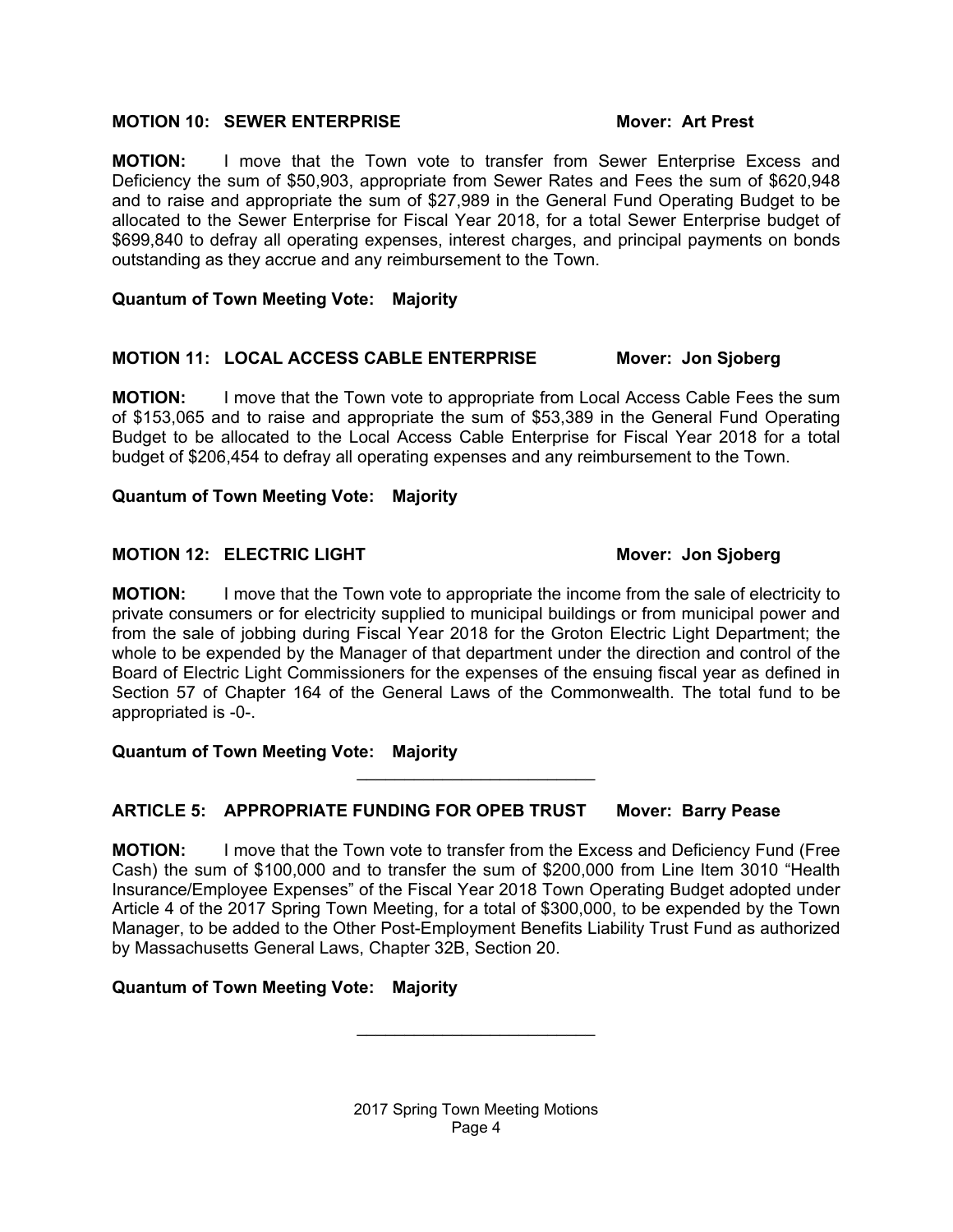### **ARTICLE 6: PILOT PROGRAM FOR CALL EMT Mover: Bud Robertson**

**MOTION:** I move that the Town vote to raise and appropriate the sum of \$73,000, to be added to Line Item 1311 *"Fire Department Wages"* of the Fiscal Year 2018 Operating Budget for the purpose of establishing a Pilot Program providing additional compensation as an incentive to sign up for call shifts, and all costs associated and related thereto.

 $\mathcal{L}_\text{max}$  , where  $\mathcal{L}_\text{max}$  and  $\mathcal{L}_\text{max}$ 

### **Quantum of Town Meeting Vote: Majority**

### **ARTICLE 7: FISCAL YEAR 2018 CAPITAL BUDGET Mover: Joshua Degen**

**MOTION:** I move that the Town vote to transfer the sum of \$415,692 from the Capital Stabilization Fund; transfer the sum of \$41,000 from Emergency Medical Services Receipts Reserved; and transfer the sum of \$60,000 from the Excess and Deficiency Fund (Free Cash); for a total of \$516,692, to be expended by the Town Manager, for the following capital items:

| 41,000<br>\$<br>70,000<br>\$<br>40,000<br>\$<br>60,000<br>\$                                | Fire/EMS<br>Highway<br><b>Town Facilities</b><br><b>Town Facilities</b>                                                                                               |
|---------------------------------------------------------------------------------------------|-----------------------------------------------------------------------------------------------------------------------------------------------------------------------|
| 40,000<br>\$<br>90,000<br>\$<br>30,000<br>\$<br>\$<br>91,092<br>\$<br>18,000<br>\$<br>6,500 | <b>Town Facilities</b><br>Town Facilities<br><b>Transfer Station</b><br>Library<br><b>Police Department</b><br><b>Police Department</b><br><b>Groton Country Club</b> |
| \$516,692                                                                                   | <b>Groton Country Club</b>                                                                                                                                            |
|                                                                                             | 25,000<br>\$<br>\$<br>5,100<br>2/3's Majority                                                                                                                         |

2017 Spring Town Meeting Motions Page 5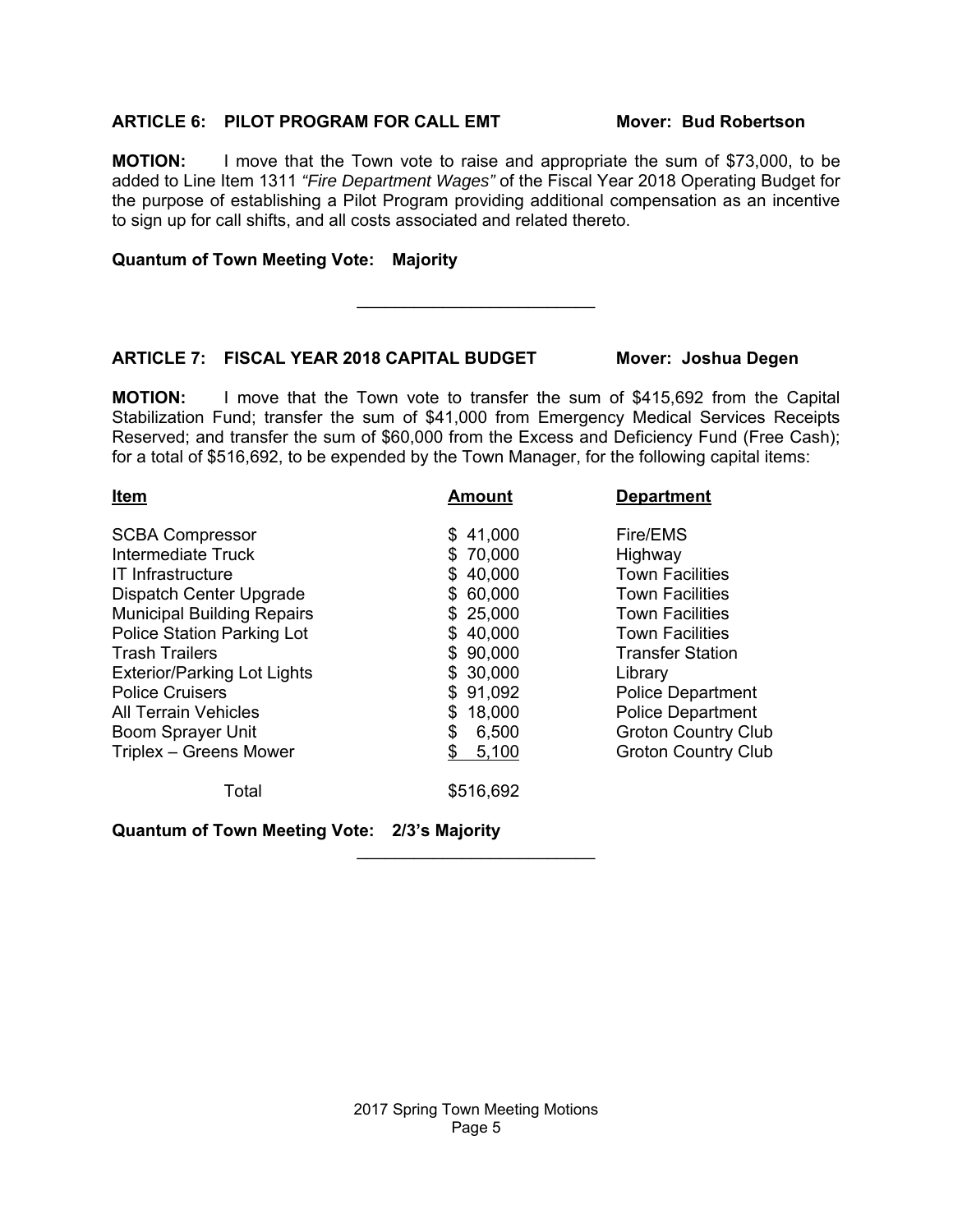# ARTICLE 8: PURCHASE NEW LADDER TRUCK Mover: Peter Cunningham

**MOTION:** I move that the Town appropriate the sum of \$995,000, to be expended by the Town Manager, to purchase and equip a new Ladder Truck for the Groton Fire Department, and all costs associated and related thereto, and that to meet this appropriation, the Treasurer, with the approval of the Selectmen, be authorized to borrow the sum of \$995,000 under and pursuant to Chapter 44, Section 7(1) of the General Laws, or pursuant to any other enabling authority, and to issue bonds or notes of the Town therefor, and that the Town Manager be authorized to contract for the accomplishment of the foregoing purpose, including the expenditure of all appropriated funds and any funds received from any source for such purchase, and, further, that any premium received by the Town upon the sale of any bonds or notes approved by this vote, less any such premium applied to the payment of the costs of issuance of such bonds or notes, may be applied to the payment of costs approved by this vote in accordance with Chapter 44, Section 20 of the General Laws, thereby reducing the amount authorized to be borrowed to pay such costs by a like amount.

 $\mathcal{L}_\text{max}$  , where  $\mathcal{L}_\text{max}$  and  $\mathcal{L}_\text{max}$ 

### **Quantum of Town Meeting Vote: 2/3's Majority**

# **ARTICLE 9: ACQUIRE LAND ON FARMERS ROW Mover: Peter Cunningham**

**MOTION:** I move that the Town vote to authorize the Board of Selectmen to acquire from the Lawrence Homestead Trust by gift, purchase, or eminent domain, for general municipal purposes, including, without limitation, for use as a new Senior Center, all or a portion of the parcels of land located on Farmer's Row and shown on Assessors' Map 108 as Parcel 1, Assessors' Map 108 as Parcel 1.2, and Assessors' Map 108 as Parcel 1.3, described in deeds recorded with the Middlesex South District Registry of Deeds in Book 25424, Page 109, said parcels containing 8.4 acres, more or less, in the aggregate, and to appropriate the sum of \$790,000, to be expended by the Town Manager in Fiscal Year 2017, for such acquisition and costs related thereto, and that to meet this appropriation, the Treasurer, with the approval of the Selectmen, be authorized to borrow the sum of \$790,000 under and pursuant to Chapter 44, Section 7(1) of the General Laws, or pursuant to any other enabling authority, and to issue bonds or notes of the Town therefor; and further, that any premium received by the Town upon the sale of any bonds or notes approved by this vote, less any such premium applied to the payment of the costs of issuance of such bonds or notes, may be applied to the payment of costs approved by this vote in accordance with Chapter 44, Section 20 of the General Laws, thereby reducing the amount authorized to be borrowed to pay such costs by a like amount, and further to authorize the Board of Selectmen to enter into all agreements and execute on behalf of the Town any and all instruments as may be necessary or convenient to effectuate the purpose of this article, provided, however, that no funds may be expended hereunder for this purpose unless and until the Town approves a Proposition 2½ Debt Exclusion pursuant to Massachusetts General Laws Chapter 59, Section 21C, Clause (k).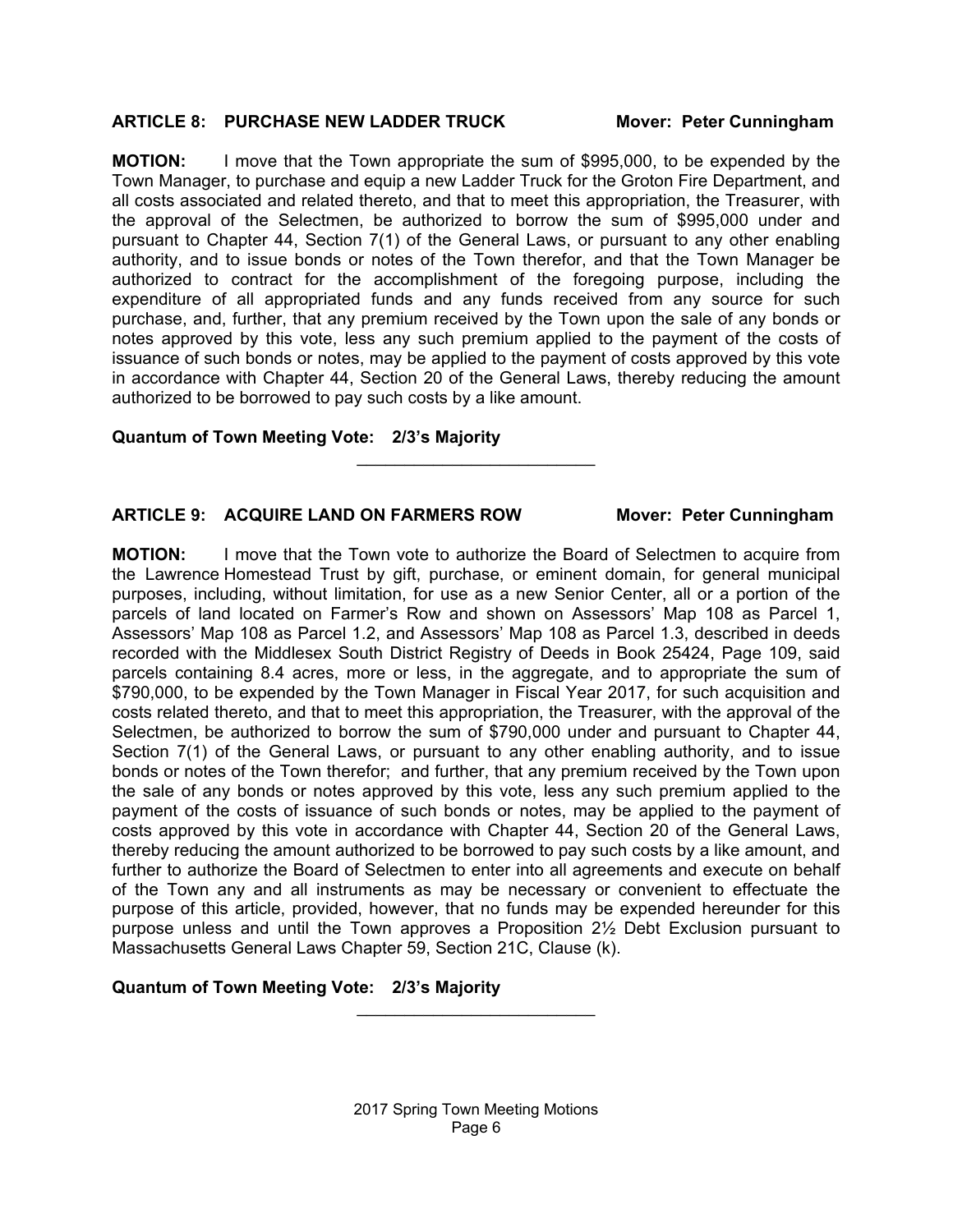# **ARTICLE 10: SENIOR CENTER LOCATION AND DESIGN Mover: Peter Cunningham**

**MOTION:** I move that the Town vote to approve the location of a new Senior Center as recommended by the Town Meeting Senior Center Committee and the Council on Aging's Feasibility Oversight Committee, and to appropriate the sum of \$400,000, to be expended by the Town Manager in Fiscal Year 2017, for the purpose of hiring an architect and/or engineer, pursuant to the Designer Selection Guidelines adopted by the Board of Selectmen in December, 2010, for the design, or design and construction bidding, of a new Senior Center, and all costs associated and related thereto, and that to meet this appropriation, the sum of \$175,000 be transferred from the Receipts Reserved for Appropriation and that the Treasurer, with the approval of the Selectmen, be authorized to borrow the sum of \$225,000 under and pursuant to Chapter 44, Section 7(7) of the General Laws, or pursuant to any other enabling authority, and to issue bonds or notes of the Town therefor; and further, that any premium received by the Town upon the sale of any bonds or notes approved by this vote, less any such premium applied to the payment of the costs of issuance of such bonds or notes, may be applied to the payment of costs approved by this vote in accordance with Chapter 44, Section 20 of the General Laws, thereby reducing the amount authorized to be borrowed to pay such costs by a like amount; provided, however, that no funds may be expended hereunder for this purpose unless and until the Town approves a Proposition 2½ Debt Exclusion pursuant to Massachusetts General Laws Chapter 59, Section 21C, Clause (k).

# **Quantum of Town Meeting Vote: 2/3's Majority**

# **ARTICLE 11: CURRENT YEAR LINE ITEM TRANSFERS Mover: Barry Pease**

**MOTION:** I move that the Town vote to transfer sums of money within the Fiscal Year 2017 Town Operating Budget, being the sums of money identified in the **"Transfer funds from"** line items designated in the Information Packet distributed to voters for this Town Meeting, said sums to be transferred to the various line items in the **"Transfer funds to"** categories designated within the Information Packet, the total amount to be transferred being \$158,749.

 $\mathcal{L}_\text{max}$  , where  $\mathcal{L}_\text{max}$  and  $\mathcal{L}_\text{max}$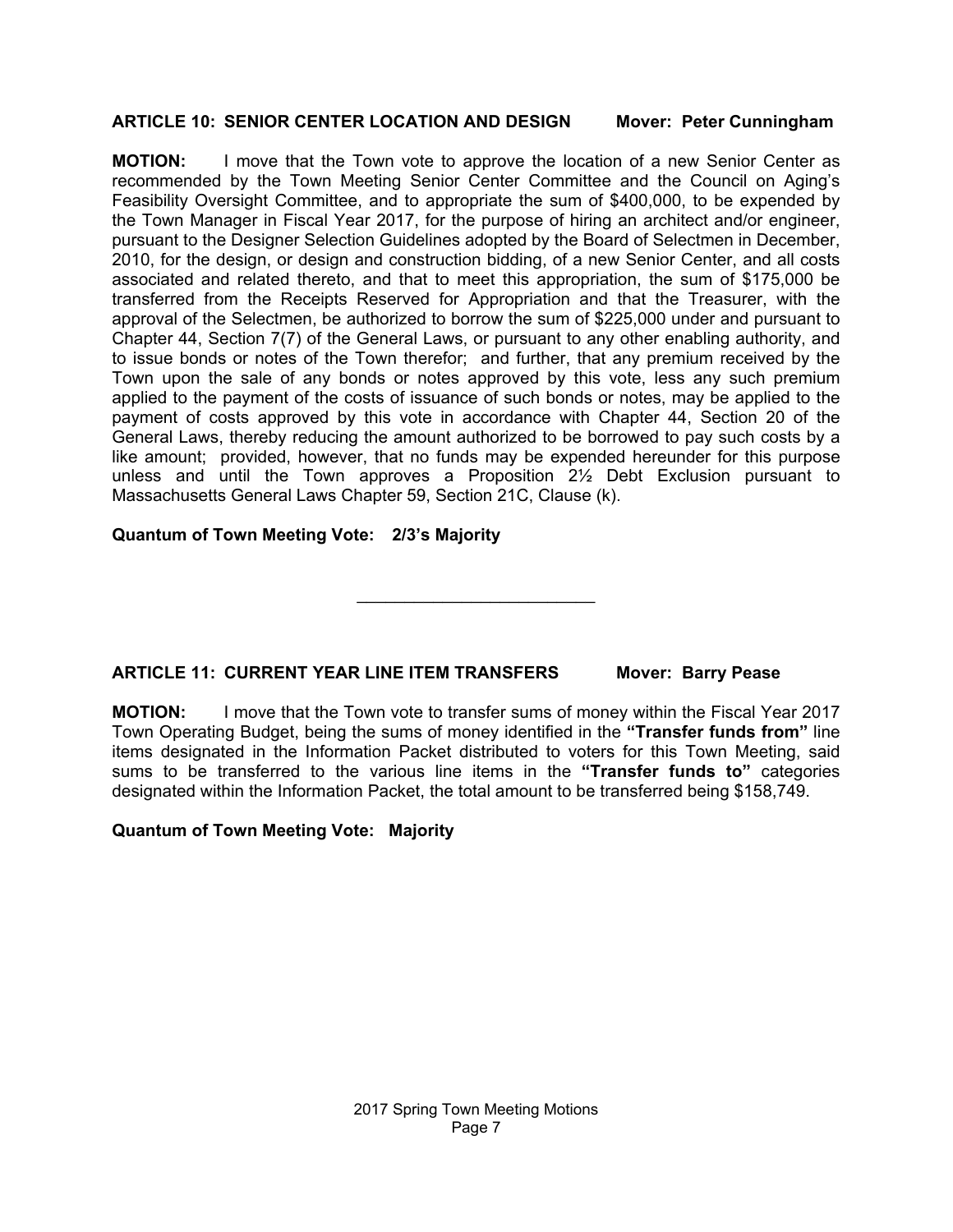|           | <b>Transfer funds from:</b>                 |                         |                          |
|-----------|---------------------------------------------|-------------------------|--------------------------|
|           |                                             |                         | Amount                   |
| Line Item | Account                                     |                         | <b>To Be Transferred</b> |
|           |                                             |                         |                          |
| 1023      | Board of Selectmen - Engineering/Consultant | \$                      | 1,700                    |
| 1032      | Town Manager - Expenses                     | \$                      | 13,800                   |
| 1060      | Board of Assessors - Salaries               | \$                      | 450                      |
| 1182      | Postage/Town Hall - Expenses                | \$                      | 6.500                    |
| 1250      | Mechanical Inspectors - Salaries            | \$                      | 6.000                    |
| 1311      | Fire Department - Wages                     | \$                      | 31.294                   |
| 1312      | Fire Department - Expenses                  | \$                      | 19,200                   |
| 1502      | <b>Highway Department - Expenses</b>        | \$                      | 10,000                   |
| 1542      | Municipal Buildings - Minor Capital         | \$                      | 25.000                   |
| 1681      | Water Safety - Expenses and Minor Capital   | \$                      | 7,805                    |
| 1702      | Country Club - Expenses                     | \$                      | 22,000                   |
| 1703      | Country Club - Minor Capital                | \$                      | 15,000                   |
|           |                                             |                         |                          |
|           | <b>TOTAL</b>                                | £.                      | 158,749                  |
|           | Transfer funds to:                          |                         |                          |
|           |                                             |                         | Amount                   |
| Line Item | Account                                     | <b>Transferred To</b>   |                          |
|           |                                             |                         |                          |
| 1062      | Board of Assessor - Expenses                | \$                      | 450                      |
| 1080      | <b>Town Counsel - Expenses</b>              | $\overline{\mathbf{r}}$ | 15.000                   |
| 1120      | <b>GIS Committee - Expenses</b>             | \$                      | 5,000                    |
| 1162      | Insurance Expense - 111F Deductible         | \$                      | 5,000                    |
| 1181      | Postage Town Hall - Telephone Expense       | \$                      | 6,500                    |
| 1370      | Police/Fire Communications - Wages          | \$                      | 94,799                   |
| 1501      | Highway - Wages                             | \$                      | 10.000                   |
| 1701      | Country Club - Wages                        | \$                      | 22,000                   |
|           | <b>TOTAL</b>                                | \$                      | 158,749                  |
|           |                                             |                         |                          |

# **ARTICLE 12: MONEY - OFFSET SNOW AND ICE DEFICIT Mover: Anna Eliot**

**MOTION:** I move that the Town vote to transfer the sum of \$50,000 from Overlay Surplus, to be expended by the Town Manager, to reduce the deficit in the Fiscal Year 2017 Snow and Ice Budget, as approved under Article 4 of the 2016 Spring Town Meeting.

 $\mathcal{L}_\text{max}$  , where  $\mathcal{L}_\text{max}$  and  $\mathcal{L}_\text{max}$ 

# **Quantum of Town Meeting Vote: Majority**

**ARTICLE 13: TRANSFER - WATER ENTERPRISE FUND Mover: Thomas Orcutt** 

**MOTION:** I move that the Town vote to authorize the Groton Water Department to transfer the sum of \$150,000 from the Water Enterprise Fund Surplus to the Fiscal Year 2017 Water Enterprise Department Budget.

 $\mathcal{L}_\text{max}$  , where  $\mathcal{L}_\text{max}$  is the set of the set of the set of the set of the set of the set of the set of the set of the set of the set of the set of the set of the set of the set of the set of the set of the se

# **Quantum of Town Meeting Vote: Majority**

2017 Spring Town Meeting Motions Page 8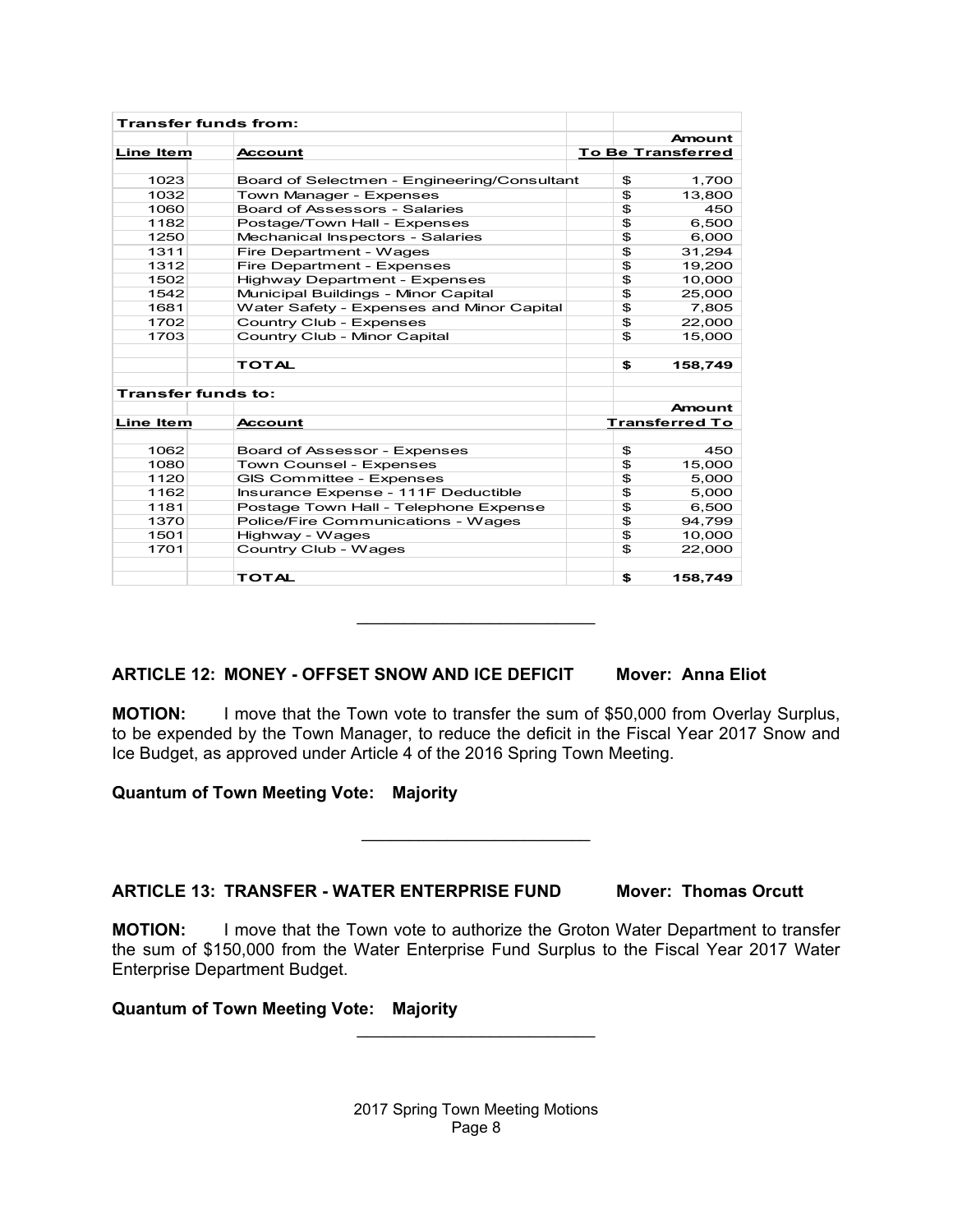### **ARTICLE 14: TRANSFER - SEWER ENTERPRISE FUND Mover: James Gmeiner**

**MOTION:** I move that the Town vote to transfer the sum of \$100,000 from the Sewer Enterprise Fund Surplus to the Fiscal Year 2017 Sewer Enterprise Department budget.

 $\mathcal{L}_\text{max}$  , where  $\mathcal{L}_\text{max}$  and  $\mathcal{L}_\text{max}$ 

**Quantum of Town Meeting Vote: Majority** 

### **ARTICLE 15: TRANSFER - CABLE ENTERPRISE FUND Mover: Janet Sheffield**

**MOTION:** I move that the Town vote to transfer the sum of \$10,000 from the Cable Enterprise Fund Surplus to the Fiscal Year 2017 Cable Enterprise Department budget.

 $\mathcal{L}_\text{max}$  , where  $\mathcal{L}_\text{max}$  is the set of the set of the set of the set of the set of the set of the set of the set of the set of the set of the set of the set of the set of the set of the set of the set of the se

**Quantum of Town Meeting Vote: Majority** 

# **ARTICLE 16: PRIOR YEAR BILLS Mover: Anna Eliot Mover: Anna Eliot**

**MOTION A:** I move that the Town vote to transfer the sum of \$0 from the Excess and Deficiency Fund (Free Cash) to pay for the payment of unpaid bills from prior fiscal years.

**MOTION B:** I move that this Article be indefinitely postponed.

**Quantum of Town Meeting Vote: Majority** 

### ARTICLE 17: ALL ARE WELCOME MARKERS Mover: John Petropoulos

**MOTION**: I move that the Town vote to raise and appropriate the sum of \$1, to be expended by the Town Manager, for the installation of "All Are Welcome" markers at the various major road entrances to the Town of Groton, and all cost related and associated thereto; and to authorize the Town Manager to designate or approve the marker locations.

 $\mathcal{L}_\text{max}$  , where  $\mathcal{L}_\text{max}$  and  $\mathcal{L}_\text{max}$ 

**Quantum of Town Meeting Vote: Majority** 

### **ARTICLE 18: CPA FUNDING ACCOUNTS MOVEY: Bruce Easom Mover: Bruce Easom**

**MOTION:** I move that the Town vote to appropriate and allocate the following sums from the Community Preservation Fund to the following sub accounts:

 $\mathcal{L}_\text{max}$  , where  $\mathcal{L}_\text{max}$  and  $\mathcal{L}_\text{max}$ 

| \$10,000  |
|-----------|
| \$65,000  |
| \$65,000  |
| \$65,000  |
| \$445,000 |
|           |

**Quantum of Town Meeting Vote: Majority** 

2017 Spring Town Meeting Motions Page 9

 $\mathcal{L}_\text{max}$  , where  $\mathcal{L}_\text{max}$  and  $\mathcal{L}_\text{max}$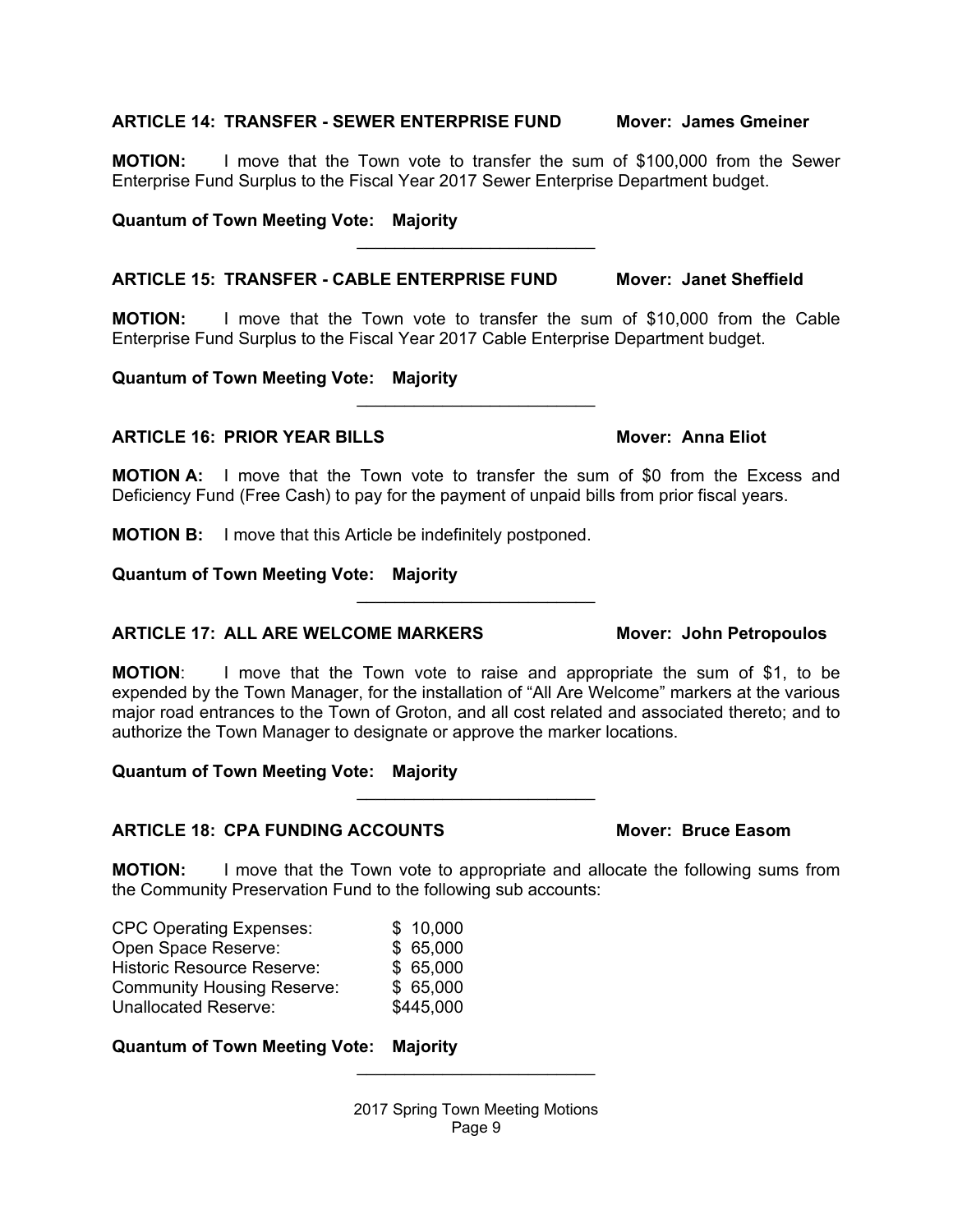# **ARTICLE 19: CPA FUNDING RECOMMENDATIONS**

# **MOTION 1:** Affordable Housing Coordinator **Mover: Dan Emerson**

I move that the Town vote, pursuant to Massachusetts General Laws, Chapter 44B, Section 5, to appropriate the sum of \$43,506 from the Community Preservation Fund Community Housing Reserve to fund Community Preservation Application 2018-01 "Affordable Housing Coordinator".

### **Quantum of Town Meeting Vote: Majority**

### **MOTION 2: Baddacook Pond Restoration Mover: Richard Hewitt**

I move that the Town vote, pursuant to Massachusetts General Laws, Chapter 44B, Section 5, to appropriate the sum of \$200,000 from the Community Preservation Fund Unallocated Reserve to fund Community Preservation Application 2018-02 "Baddacook Pond Restoration".

### **Quantum of Town Meeting Vote: Majority**

# **MOTION 3: Library Entrance Mover: Carolyn Perkins Carolyn Perkins and American Carolyn Perkins and American Carolyn Perkins and American Carolyn Perkins and American Carolyn Perkins and American Carolyn Perkins and Americ**

I move that the Town vote, pursuant to Massachusetts General Laws, Chapter 44B, Section 5, to appropriate the sum of \$15,000 from the Community Preservation Fund Historic Resource Reserve to fund Community Preservation Application 2018-04 "Library Entrance".

# **Quantum of Town Meeting Vote: Majority**

# **MOTION 4:** Library Building **Motion Contract Carolyn Perkins** Mover: Carolyn Perkins

I move that the Town vote, pursuant to Massachusetts General Laws, Chapter 44B, Section 5, to appropriate the sum of \$5,000 from the Community Preservation Fund Historic Resource Reserve to fund Community Preservation Application 2018-05 "Library Building".

# **Quantum of Town Meeting Vote: Majority**

# **MOTION 5:** National Register – First Parish Church Mover: Michael Roberts

I move that the Town vote, pursuant to Massachusetts General Laws, Chapter 44B, Section 5, to appropriate the sum of \$7,800 from the Community Preservation Fund Historic Resource Reserve to fund Community Preservation Application 2018-07 "National Register – First Parish Church".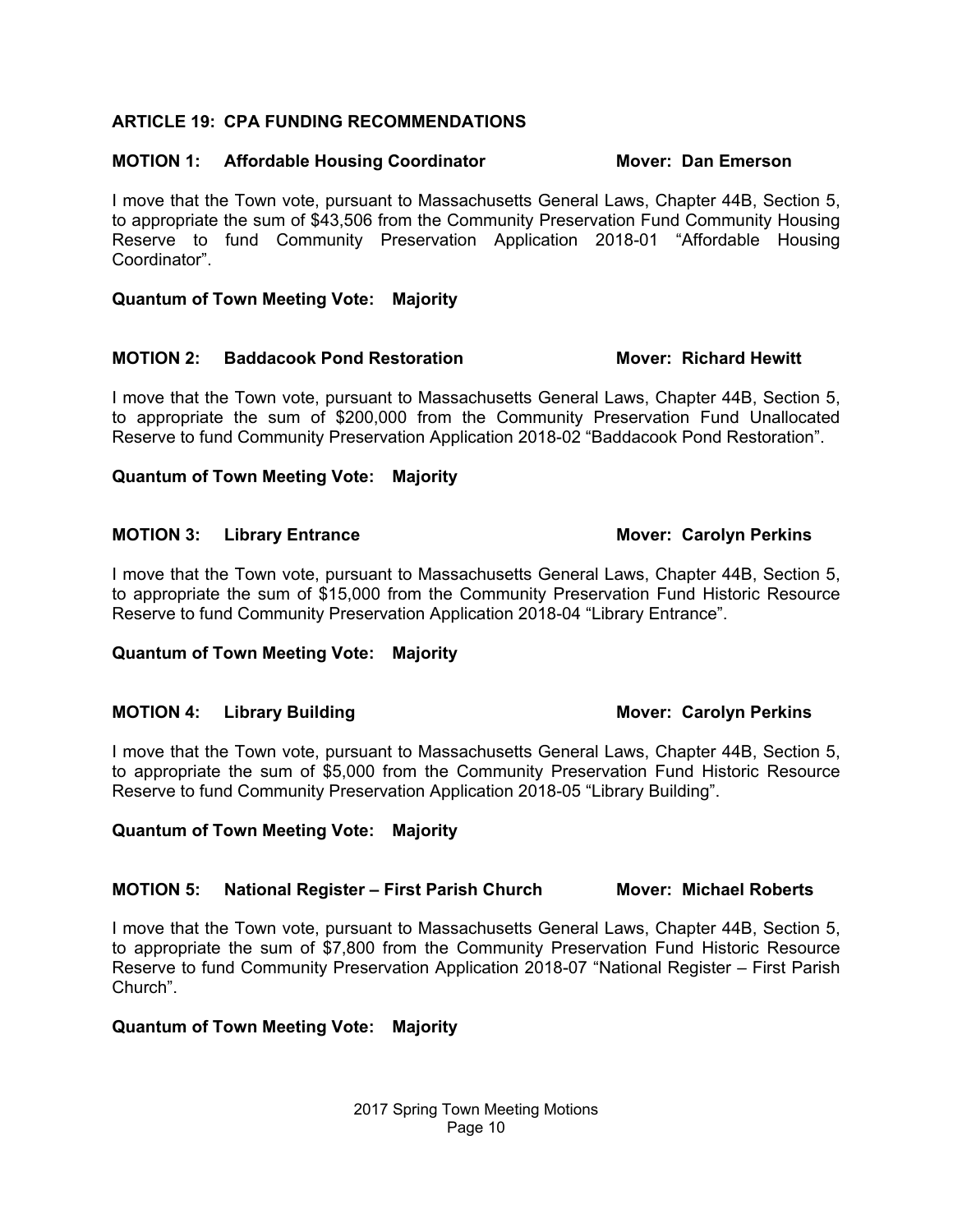### **MOTION 6: Conservation Fund Mover: Bruce Easom Mover: Bruce Easom**

I move that the Town vote, pursuant to Massachusetts General Laws, Chapter 44B, Section 5, to appropriate the sum of \$5,000 from the Community Preservation Fund Open Space Reserve and to appropriate the sum of \$20,000 from the Community Preservation Fund Unallocated Reserve for a total of \$25,000 to fund Community Preservation Application 2018-08 "Conservation Fund".

# **Quantum of Town Meeting Vote: Majority**

# **MOTION 7:** Prescott School Restoration **Mover: Robert DeGroot**

I move that the Town vote, pursuant to Massachusetts General Laws, Chapter 44B, Section 5, to appropriate the sum of \$15,350 from the Community Preservation Fund Unallocated Reserve to fund Community Preservation Application 2018-09 "Prescott School Restoration".

 $\mathcal{L}_\text{max}$  , where  $\mathcal{L}_\text{max}$  and  $\mathcal{L}_\text{max}$ 

# **Quantum of Town Meeting Vote: Majority**

# **ARTICLE 20: AMENDMENTS TO THE GROTON CHARTER Mover: Michael Manugian**

**MOTION:** I move that the Town vote to endorse the revised Charter that is set forth in Appendix C of the Warrant for the 2017 Spring Town Meeting, and authorize the Board of Selectmen to petition the General Court of the Commonwealth of Massachusetts for a special act approving the revised Charter as the Town's Charter and to take such further action as may be necessary for the adoption of the revised Charter; and further provided, that the General Court may make clerical and editorial revisions of form to the bill unless the Board of Selectmen, in consultation with the Charter Review Committee, approves such revisions to the bill prior to enactment by the General Court, and to authorize the Board of Selectmen, with the advice and consent of the Charter Review Committee, to approve such revisions which shall be within the scope of the general public objectives of the petition.

# **Quantum of Town Meeting Vote: Majority**

# **ARTICLE 21: ACCEPT REGIONAL SCHOOL AGREEMENT Mover: Alison Manugian**

 $\mathcal{L}_\text{max}$  , where  $\mathcal{L}_\text{max}$  is the set of the set of the set of the set of the set of the set of the set of the set of the set of the set of the set of the set of the set of the set of the set of the set of the se

**MOTION:** I move that the Town vote to approve the amended Agreement of the Groton Dunstable Regional School District as approved by the Groton Dunstable Regional School Committee and as on file in the Office of the Town Clerk.

 $\mathcal{L}_\text{max}$  , where  $\mathcal{L}_\text{max}$  and  $\mathcal{L}_\text{max}$ 

# **Quantum of Town Meeting Vote: Majority**

2017 Spring Town Meeting Motions Page 11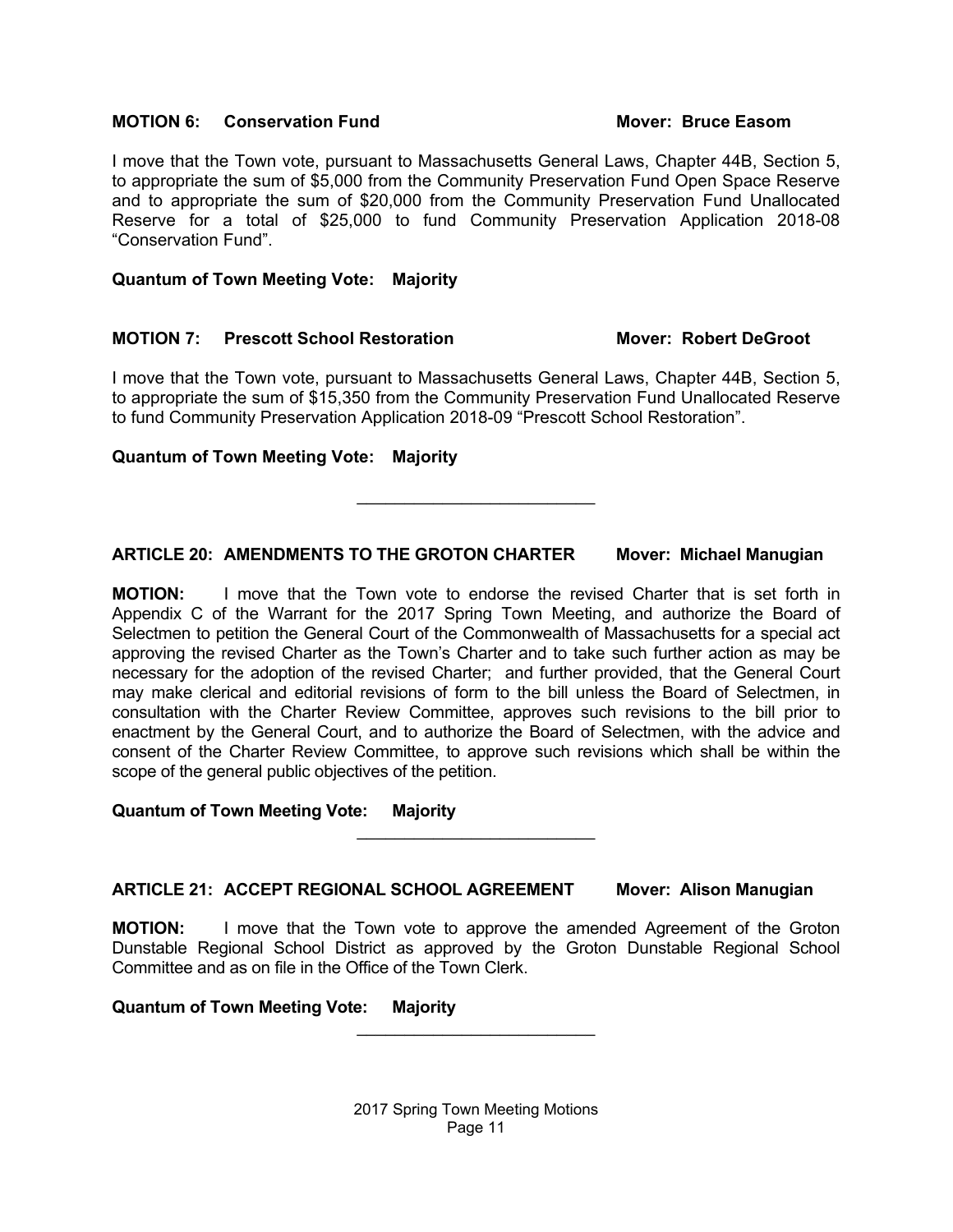### **ARTICLE 22: AMEND CHAPTER 218 – ZONING CODE Mover: Scott Wilson**

**MOTION:** I move that the Town vote to amend the Code of the Town of Groton, Chapter 218 Zoning as follows: Add definitions to Section 218-4; Revise Section 218-13, Schedule of Use Regulations; and add Section 218-16.1 "Registered Medical Marijuana Dispensaries" as set forth in the Warrant.

 $\mathcal{L}_\text{max}$  , where  $\mathcal{L}_\text{max}$  and  $\mathcal{L}_\text{max}$ 

### **Quantum of Town Meeting Vote: 2/3's Majority**

### **ARTICLE 23: AMEND CHAPTER 218 – ZONING Mover: Russ Burke**

**MOTION:** I move that the Town vote to amend the Code of the Town of Groton, Chapter 218 Zoning as follows: Revise Section 218-25, Site Plan Review, Subsection C, as set forth in the Warrant.

### **Quantum of Town Meeting Vote: 2/3's Majority**

# **ARTICLE 24: AMEND ZONING CHAPTER – CONCEPT PLAN Mover: Russ Burke**

**MOTION:** I move that the Town vote to amend the Code of the Town of Groton, Chapter 218 Zoning as follows: Revise Section 218-4, Definitions and Section 218-18, Special Use considerations in R-B, VCB, NB, GB and I Districts, as set forth in the Warrant.

 $\mathcal{L}_\text{max}$  , where  $\mathcal{L}_\text{max}$  is the set of the set of the set of the set of the set of the set of the set of the set of the set of the set of the set of the set of the set of the set of the set of the set of the se

### **Quantum of Town Meeting Vote: 2/3's Majority**

### **ARTICLE 25: MORATORIUM ON REC MARIJUANA Mover: Anna Eliot**

**MOTION:** I move that the Town vote to amend the Town's Zoning Bylaw by adding a new Section 218-16.2**,** entitled: "Temporary Moratorium on Recreational Marijuana Establishments," and adding a reference to that section in the Bylaw's Table of Contents, as set forth in the **Warrant** 

 $\mathcal{L}_\text{max}$  , where  $\mathcal{L}_\text{max}$  and  $\mathcal{L}_\text{max}$ 

# **Quantum of Town Meeting Vote: 2/3's Majority**

# **ARTICLE 26: AMEND CHAPTER 175 Mover: Barry Pease**

**MOTION:** I move that the Town vote to amend the Code of the Town of Groton by deleting Chapter 175, "Retail Sales, Hours Of" in its entirety and replacing it with a new Chapter 175, "Retail Sales, Hours Of", as set forth in the Warrant.

 $\mathcal{L}_\text{max}$  , where  $\mathcal{L}_\text{max}$  is the set of the set of the set of the set of the set of the set of the set of the set of the set of the set of the set of the set of the set of the set of the set of the set of the se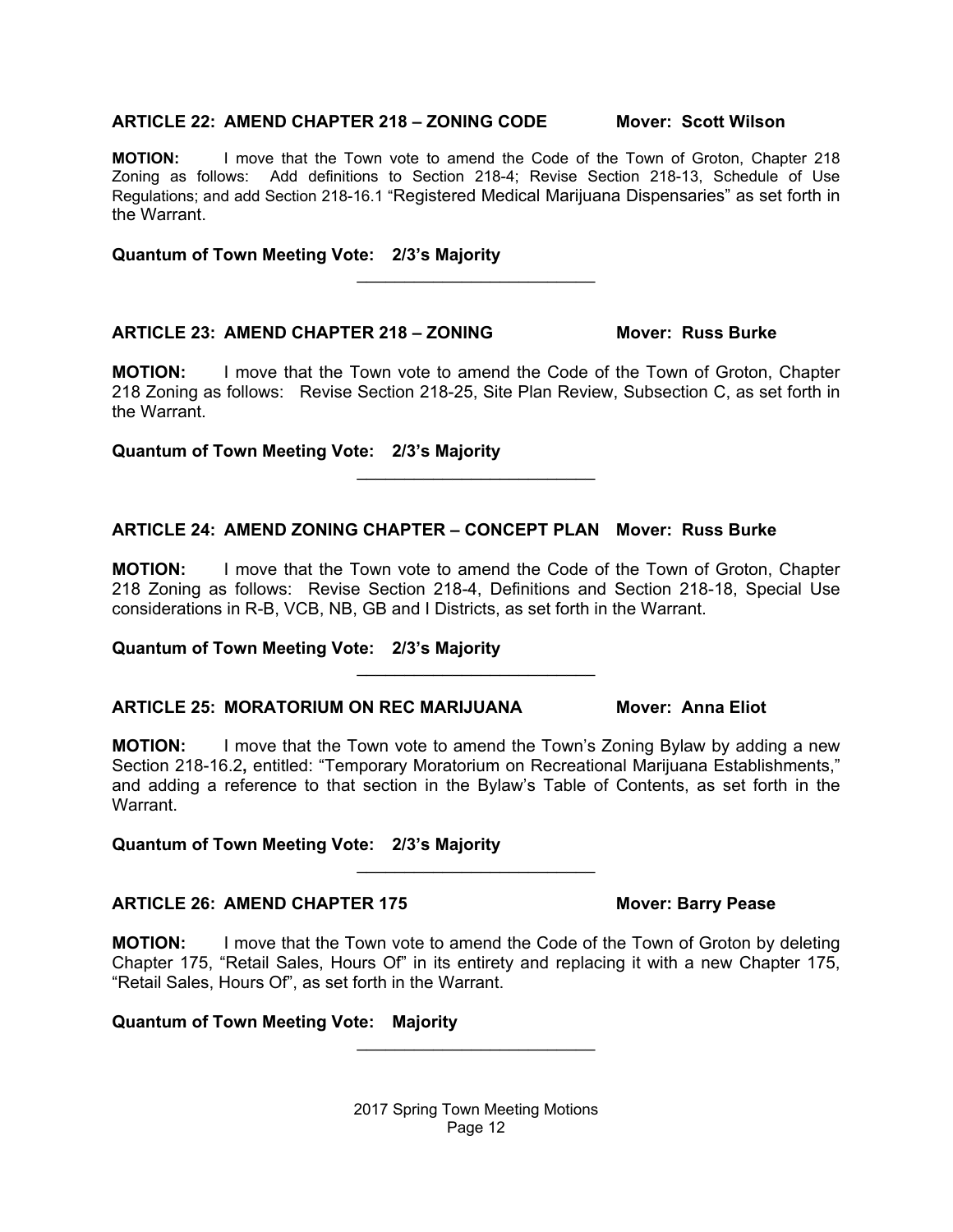# **ARTICLE 27: ADOPT M.G.L. CHAPTER 41, §41B Mover Barry Pease**

**MOTION:** I move that the Town vote to accept the provisions of section 41B of chapter 41 of the General Laws to authorize the payment of salaries, wages, or other compensation by direct deposit to a bank or other financial institution account.

 $\mathcal{L}_\text{max}$  , where  $\mathcal{L}_\text{max}$  is the set of the set of the set of the set of the set of the set of the set of the set of the set of the set of the set of the set of the set of the set of the set of the set of the se

# **Quantum of Town Meeting Vote: Majority**

# **ARTICLE 28: BOAT EXCISE TAX PAYMENTS Mover: Alex Woodle**

**MOTION:** I move that the Town vote, pursuant to section 5G of chapter 40 of the General Laws, to establish a municipal waterways improvement and maintenance fund for the receipt of fifty percent of boat excise tax payments made under G.L. c. 60B, §2, and payments from the state or federal government, and the expenditure thereof for waterways maintenance and improvements, and law enforcement and fire prevention as authorized by section 5G.

# **Quantum of Town Meeting Vote: Majority**

# **ARTICLE 29: HANDICAP PARKING FINES MOVER MOVER: Michelle Collette**

**MOTION:** I move that the Town vote to accept the provisions of Massachusetts General Laws, Chapter 40, Section 22G, to allocate all funds received from fines assessed for violations of handicap parking to the Commission on Accessibility, with all funds so received to be deposited by the Town Treasurer in a separate account used solely for the benefit of persons with disabilities.

 $\mathcal{L}_\text{max}$  , where  $\mathcal{L}_\text{max}$  and  $\mathcal{L}_\text{max}$ 

# **Quantum of Town Meeting Vote: Majority**

# **ARTICLE 30: INCREASE DEMAND FEE MOVER MOVER: John Petropoulos**

**MOTION:** I move that the Town vote to charge, for each written demand issued by the Collector, a fee of \$10.00, to be added to and collected as part of the tax, as authorized by Massachusetts General Laws Chapter 60, Section 15, effective as of July 1, 2017.

 $\mathcal{L}_\text{max}$  , where  $\mathcal{L}_\text{max}$  and  $\mathcal{L}_\text{max}$ 

 $\mathcal{L}_\text{max}$  , where  $\mathcal{L}_\text{max}$  is the set of the set of the set of the set of the set of the set of the set of the set of the set of the set of the set of the set of the set of the set of the set of the set of the se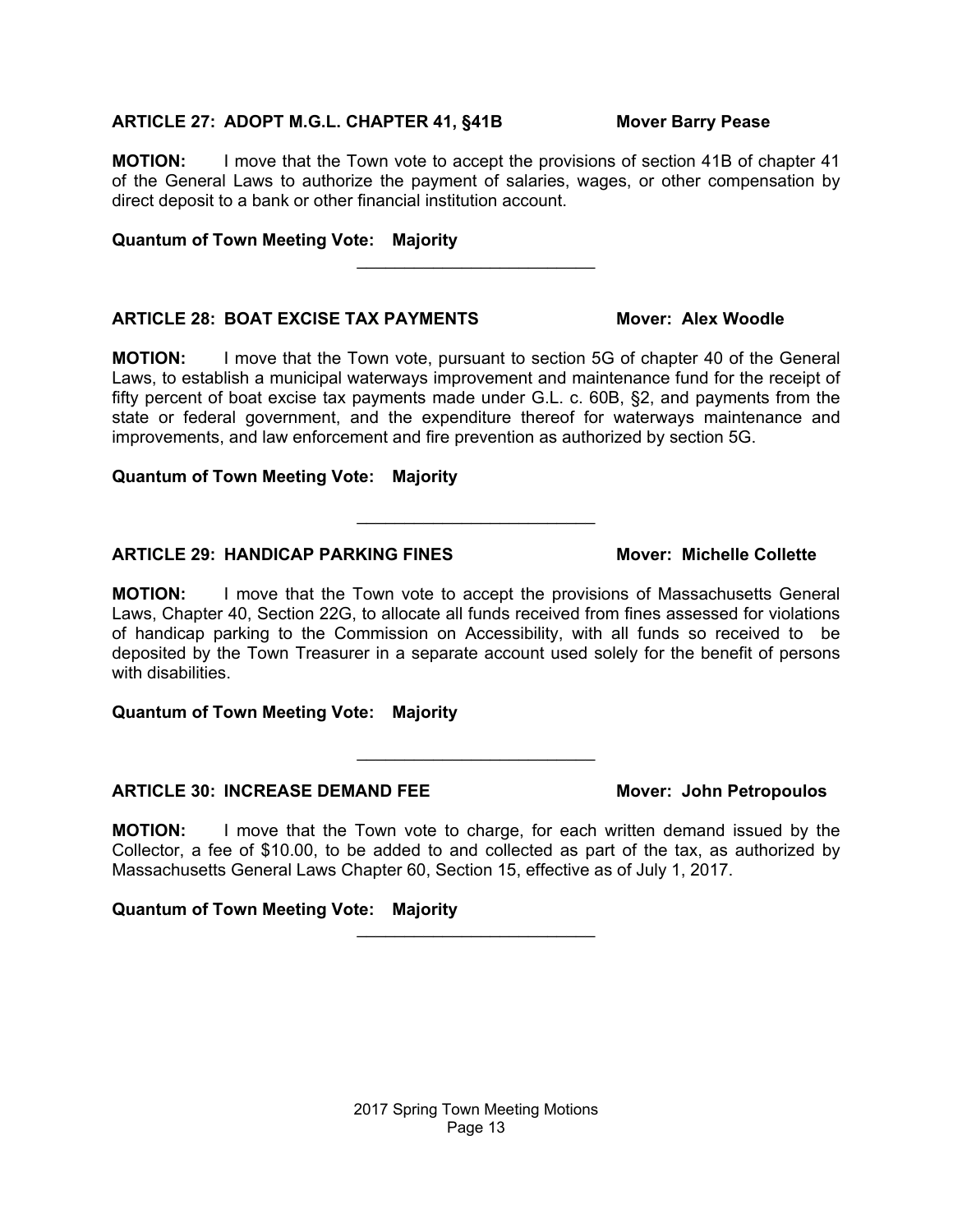### **ARTICLE 31: ACCEPT CRYSTAL SPRING LANE Mover: Anna Eliot**

**MOTION:** I move that the Town vote to accept as a public way the roadway known as Crystal Spring Lane, as heretofore laid out by the Board of Selectmen and as shown on a plan entitled "Street Acceptance Plan, Crystal Spring Estates, Groton, Mass, prepared for High Oaks Realty Trust" dated December 23, 2014, Revised February 2, 2016, prepared by Ducharme & Dillis, Bolton, MA, a copy of which is on file with the Town Clerk, and to authorize the Board of Selectmen to acquire, by gift, purchase, or eminent domain, the fee to or lesser interests in said roadway and all related easements.

### **Quantum of Town Meeting Vote: Majority**

### **ARTICLE 32: ACCEPT ROBIN HILL ROAD Mover: Anna Eliot**

**MOTION:** I move that the Town vote to accept as a public way a portion of the roadway known as Robin Hill Road, as heretofore laid out by the Board of Selectmen and as shown on three plans as follows:

 $\mathcal{L}_\text{max}$  , where  $\mathcal{L}_\text{max}$  and  $\mathcal{L}_\text{max}$ 

Plan #1 - A plan entitled "Roadway As-Built for Robin Hill Road STA 0+00-9+00 In Groton, Mass. Owner: Fox Meadow Realty Corp.", dated December 15, 2014, prepared by R. Wilson Associates, Acton, MA;

Plan #2 - A plan entitled "Roadway As-Built for Robin Hill Road STA 9+00-18+00 In Groton, Mass. Owner: Fox Meadow Realty Corp.", dated December 15, 2014, prepared by R. Wilson Associates, Acton, MA;

Plan #3 - A plan entitled "Roadway As-Built for Robin Hill Road STA 18+00-24+00 and 24+00 to End In Groton, Mass. Owner: Fox Meadow Realty Corp.", dated December 21, 2015, prepared by R. Wilson Associates, Acton, MA;

copies of which are on file with the Town Clerk, and to authorize the Board of Selectmen to acquire, by gift, purchase, or eminent domain, the fee to or lesser interests in said roadway and all related easements.

 $\mathcal{L}_\text{max}$  , where  $\mathcal{L}_\text{max}$  and  $\mathcal{L}_\text{max}$ 

# **Quantum of Town Meeting Vote: Majority**

# **ARTICLE 33: ACCEPT CARDINAL LANE MOVER CONSTRAINER MOVER Anna Eliot**

**MOTION:** I move that the Town vote to accept as a public way the roadway known as Cardinal Lane, as heretofore laid out by the Board of Selectmen and as shown on a plan entitled "Roadway As-Built for Cardinal Lane in Groton, Mass. Owner: Fox Meadow Realty Group", dated December 15, 2014, prepared by R. Wilson Associates, Land Surveyors and Civil Engineers, Acton, MA, a copy of which is on file with the Town Clerk, and to authorize the Board of Selectmen to acquire, by gift, purchase, or eminent domain, the fee to or lesser interests in said roadway and all related easements.

# **Quantum of Town Meeting Vote: Majority**

2017 Spring Town Meeting Motions Page 14

 $\mathcal{L}_\text{max}$  , where  $\mathcal{L}_\text{max}$  is the set of the set of the set of the set of the set of the set of the set of the set of the set of the set of the set of the set of the set of the set of the set of the set of the se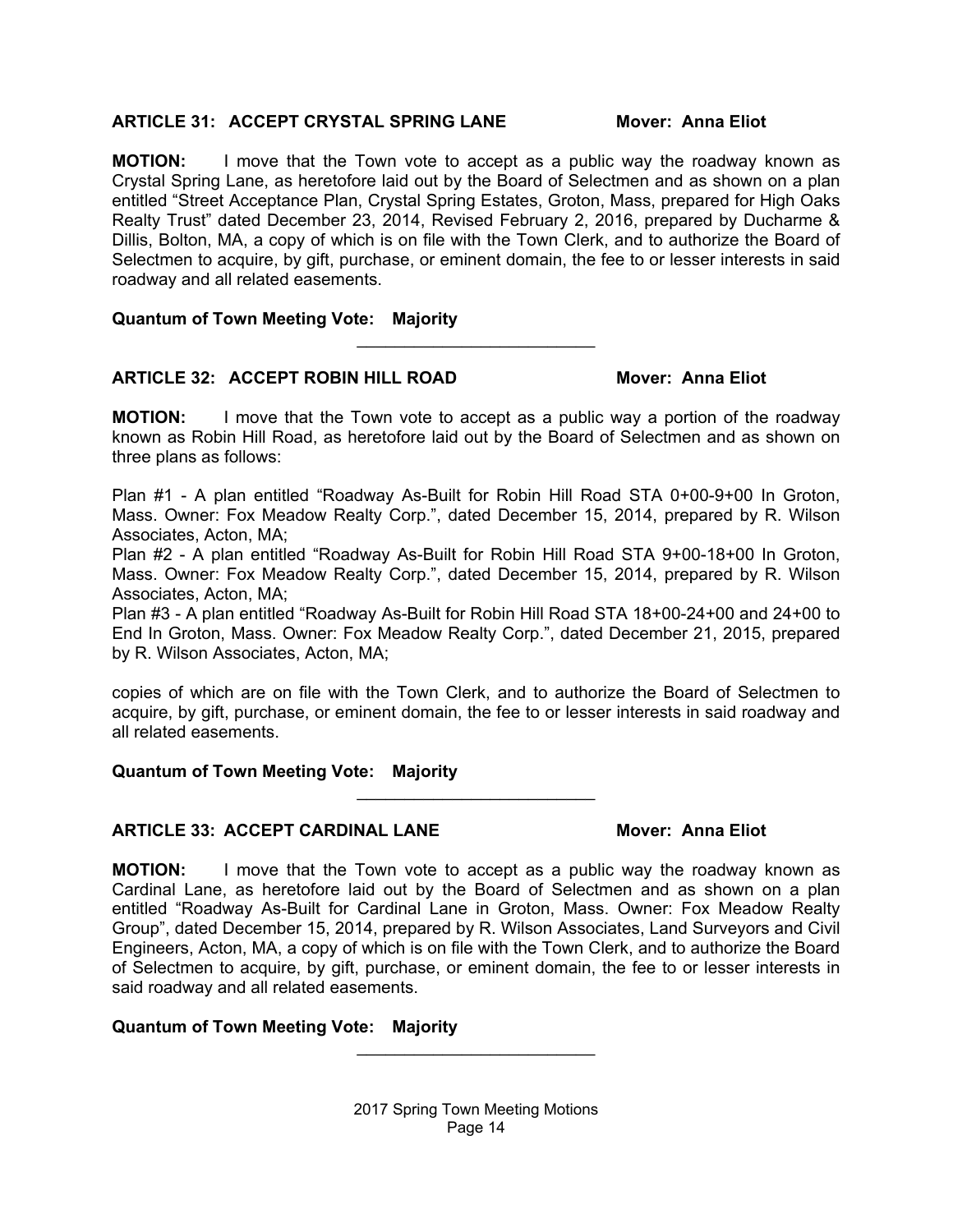### **ARTICLE 34: CONVEY LAND MOVE 1 2008 10:00 MOVE 2008 10:00 MOVE 2008 10:00 MOVE 20:00 MOVE 20:00 MOVE 20:00 MOVE 20:00 MOVE 20:00 MOVE 20:00 MOVE 20:00 MOVE 20:00 MOVE 20:00 MOVE 20:00 MOVE 20:00 MOVE 20:00 MOVE 20:00 MOVE**

**MOTION:** I move that the Town vote to transfer to the custody and control of the Board of Selectmen a certain parcel of land shown on Assessors' Map 128 as Parcel 12 Lot 0 for the purpose of sale or conveyance, and to authorize the Board of Selectmen to convey such land for consideration of \$1.00 to Ms. Linda Grey, and to take all actions and execute all documents required in connection therewith.

 $\mathcal{L}_\text{max}$  , where  $\mathcal{L}_\text{max}$  and  $\mathcal{L}_\text{max}$ 

# **Quantum of Town Meeting Vote: 2/3's Majority**

# **ARTICLE 35: CITIZENS' PETITION Mover: Greg Fishbone**

**MOTION:** I move that the vote to require the Board of Selectmen to appoint a five (5) member Town Seal Committee charged with soliciting public input into the design for a new Town Seal; selecting from among the submissions received, the design that best embodies Groton's character, history and aspirational values; and presenting that design to a future Town Meeting for approval.

### **Quantum of Town Meeting Vote: Majority**

### **CONSENT AGENDA: ARTICLES 36 through 41 Mover: John Petropoulos**

**MOTION:** I move that the Town vote to combine for consideration Articles 36, 37, 38, 39, 40 and 41 of the Warrant for this Town Meeting and that the Town take affirmative action on said articles without debate and in accordance with the action proposed under each, and that, with respect to Article 37, the Town appropriate, pursuant to Massachusetts General Laws, Chapter 44B, Section 5, the sum of \$80,000 from the Community Preservation Fund Open Space Reserve and the sum of \$396,722 from the Community Preservation Fund Unallocated Reserve for a total of \$476,722 to fund the Surrenden Farm debt service for Fiscal Year 2018; provided, however, that if any voter, prior to the taking of the vote, requests the right to debate a specific article, then said article shall be removed from this motion and acted upon in the ordinary course of business.

 $\mathcal{L}_\text{max}$  , where  $\mathcal{L}_\text{max}$  and  $\mathcal{L}_\text{max}$